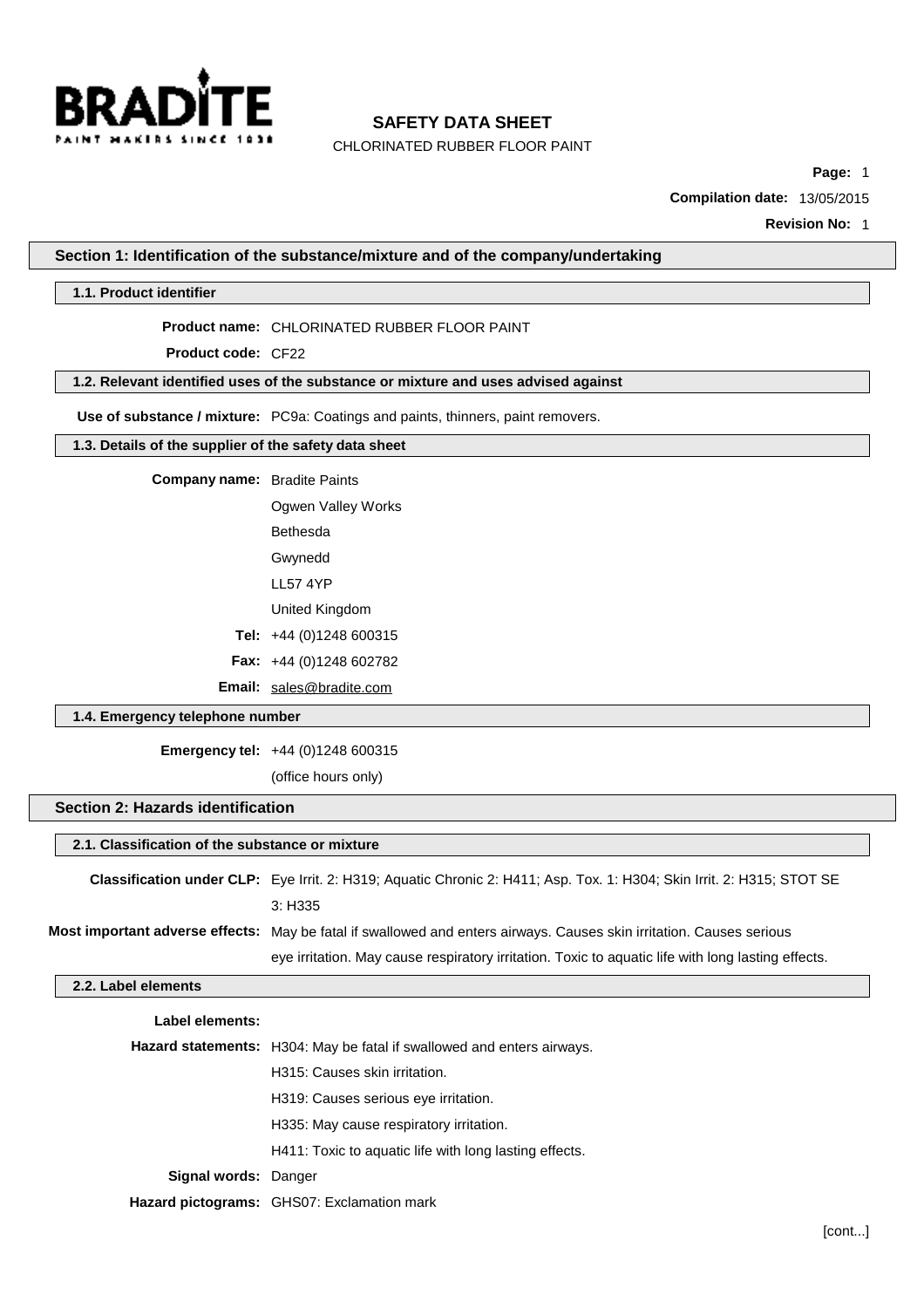# CHLORINATED RUBBER FLOOR PAINT

**Page:** 2

GHS08: Health hazard

GHS09: Environmental



**Precautionary statements:** P280: Wear protective gloves/protective clothing/eye protection/face protection. P301+310: IF SWALLOWED: Immediately call a POISON CENTER/doctor/. P302+352: IF ON SKIN: Wash with plenty of water/soap and water. P304+340: IF INHALED: Remove person to fresh air and keep comfortable for breathing. P305+351+338: IF IN EYES: Rinse cautiously with water for several minutes. Remove contact lenses, if present and easy to do. Continue rinsing. P321: Specific treatment (see instructions on this label).

## **2.3. Other hazards**

**PBT:** This product is not identified as a PBT/vPvB substance.

# **Section 3: Composition/information on ingredients**

## **3.2. Mixtures**

## **Hazardous ingredients:**

LOW BOILING POINT NAPHTHA - UNSPECIFIED - SOLVENT NAPHTHA (PETROLEUM), LIGHT AROM.

| <b>EINECS</b> | CAS        | PBT/WEL | CLP Classification                                                            | Percent |
|---------------|------------|---------|-------------------------------------------------------------------------------|---------|
| 265-199-0     | 64742-95-6 | -       | Asp. Tox. 1: H304; Flam. Lig. 3: H226;<br>STOT SE 3: H335; Aquatic Chronic 2: |         |
|               |            |         | H411                                                                          |         |

1,2,4-TRIMETHYLBENZENE

| 202-436-9 | $95 - 63 - 6$ | Flam. Lig. 3: H226; Acute Tox. 4: H332; | 10-30% |
|-----------|---------------|-----------------------------------------|--------|
|           |               | Eye Irrit. 2: H319; STOT SE 3: H335;    |        |
|           |               | Skin Irrit. 2: H315; Aquatic Chronic 2: |        |
|           |               | H411                                    |        |

# LOW BOILING POINT HYDROGEN TREATED NAPHTHA - NAPHTHA (PETROLEUM), HYDROTREATED HEAVY - REACH registered number(s): 01-2119463258-33-XXXX

| 265-150-3 | 64742-48-9     |                                                        | Asp. Tox. 1: H304; Flam. Lig. 3: H226 | 1-10%   |
|-----------|----------------|--------------------------------------------------------|---------------------------------------|---------|
|           |                | TOLUENE - REACH registered number(s): 01-2119471310-51 |                                       |         |
| 203-625-9 | $108 - 88 - 3$ |                                                        | Flam. Lig. 2: H225; Repr. 2: H361d;   | $< 1\%$ |
|           |                |                                                        | Asp. Tox. 1: H304; STOT RE 2: H373;   |         |

## **Section 4: First aid measures**

### **4.1. Description of first aid measures**

**Skin contact:** Wash immediately with plenty of soap and water. Remove all contaminated clothes and

Skin Irrit. 2: H315; STOT SE 3: H336

footwear immediately unless stuck to skin.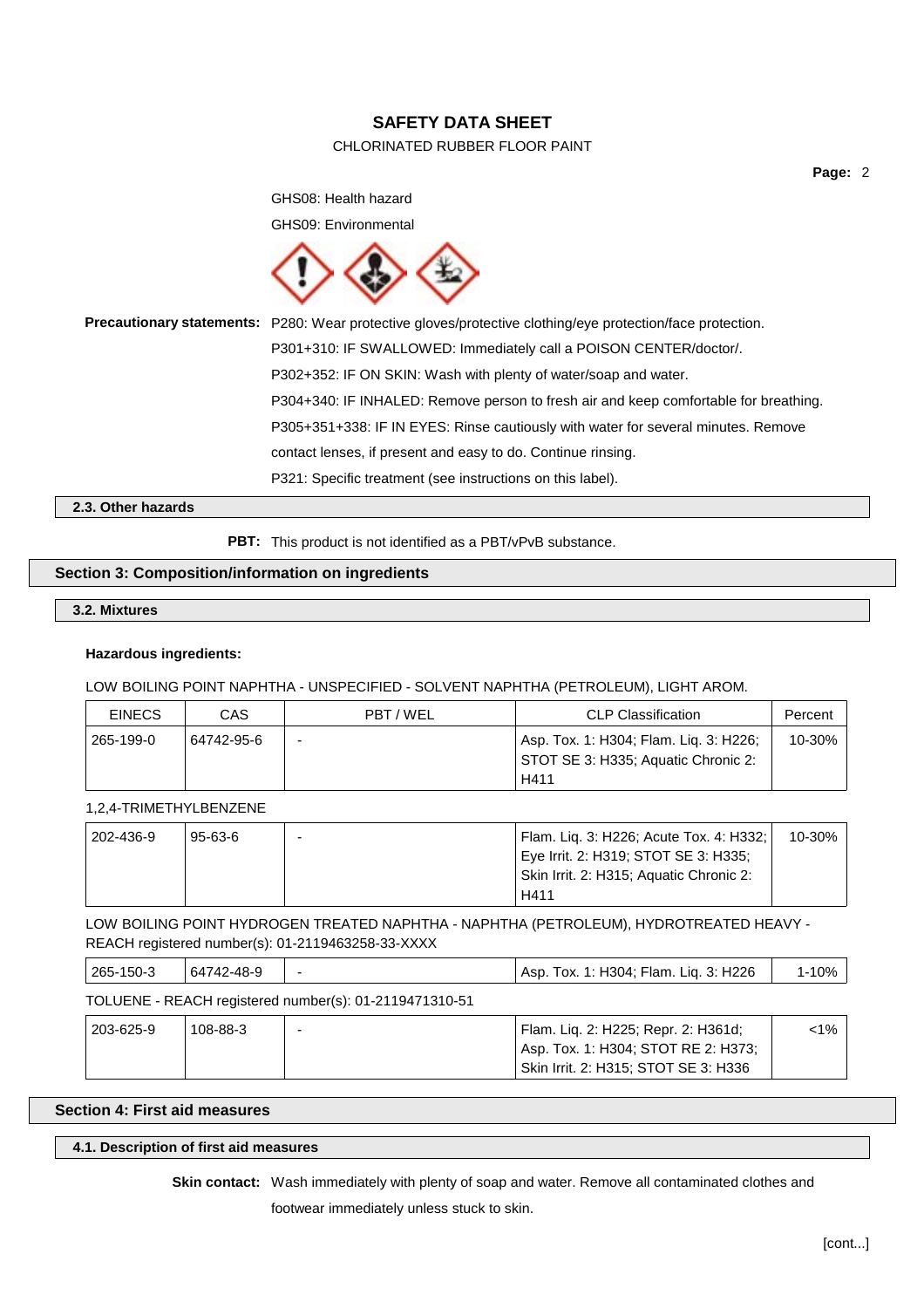# CHLORINATED RUBBER FLOOR PAINT

**Eye contact:** Bathe the eye with running water for 15 minutes. Consult a doctor.

**Ingestion:** Wash out mouth with water. Do not induce vomiting. Consult a doctor.

**Inhalation:** Remove casualty from exposure ensuring one's own safety whilst doing so. Consult a doctor.

### **4.2. Most important symptoms and effects, both acute and delayed**

**Skin contact:** There may be irritation and redness at the site of contact.

**Eye contact:** There may be irritation and pain.

**Ingestion:** Nausea and stomach pain may occur.

**Inhalation:** There may be a feeling of tightness in the chest with shortness of breath.

**Delayed / immediate effects:** Immediate effects can be expected after short-term exposure.

**4.3. Indication of any immediate medical attention and special treatment needed**

**Immediate / special treatment:** Show this safety data sheet to the doctor in attendance.

## **Section 5: Fire-fighting measures**

### **5.1. Extinguishing media**

**Extinguishing media:** Carbon dioxide. Alcohol or polymer foam. Dry chemical powder. Do not use water.

## **5.2. Special hazards arising from the substance or mixture**

**Exposure hazards:** In combustion emits toxic fumes.

### **5.3. Advice for fire-fighters**

**Advice for fire-fighters:** Wear self-contained breathing apparatus.

# **Section 6: Accidental release measures**

### **6.1. Personal precautions, protective equipment and emergency procedures**

**Personal precautions:** Refer to section 8 of SDS for personal protection details.

### **6.2. Environmental precautions**

**Environmental precautions:** Do not discharge into drains or rivers. Contain the spillage using bunding.

### **6.3. Methods and material for containment and cleaning up**

**Clean-up procedures:** Absorb into dry earth or sand. Transfer to a closable, labelled salvage container for

disposal by an appropriate method. Refer to section 13 of SDS for suitable method of

disposal.

## **6.4. Reference to other sections**

**Reference to other sections:** Refer to section 13 of SDS.

### **Section 7: Handling and storage**

### **7.1. Precautions for safe handling**

**Handling requirements:** Ensure there is sufficient ventilation of the area. Smoking is forbidden.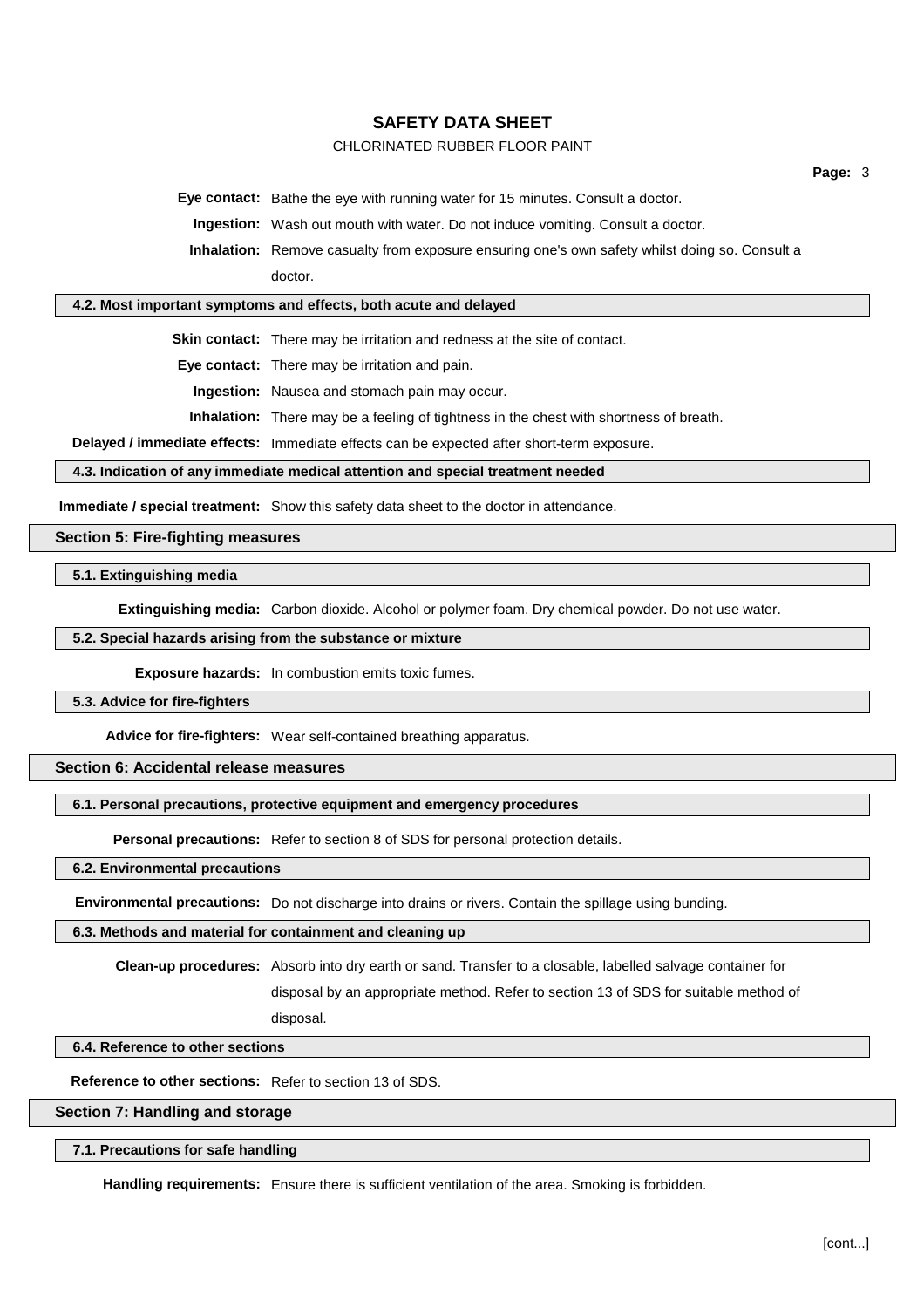# CHLORINATED RUBBER FLOOR PAINT

### **7.2. Conditions for safe storage, including any incompatibilities**

**Storage conditions:** Store in a cool, well ventilated area. Keep away from sources of ignition.

**Suitable packaging:** Must only be kept in original packaging.

**Storage quantity limits:** 250 L

## **7.3. Specific end use(s)**

**Specific end use(s):** PC9a: Coatings and paints, thinners, paint removers.

# **Section 8: Exposure controls/personal protection**

**8.1. Control parameters**

### **Hazardous ingredients:**

### **1,2,4-TRIMETHYLBENZENE**

#### **Workplace exposure limits: Respirable** dust

| State | 8 hour TWA | 15 min. STEL | 8 hour TWA | STEL<br>15 min. |
|-------|------------|--------------|------------|-----------------|
| UK    | 125 mg/m3  |              |            |                 |

### **LOW BOILING POINT HYDROGEN TREATED NAPHTHA - NAPHTHA (PETROLEUM), HYDROTREATED HEAVY**

| UK             | $150$ ppm | $\overline{\phantom{0}}$ |  |
|----------------|-----------|--------------------------|--|
| <b>TOLUENE</b> |           |                          |  |

# UK 191 mg/m3 384 mg/m3 - -

### **DNEL/PNEC Values**

### **DNEL / PNEC** No data available.

**8.2. Exposure controls**

|   | <b>Engineering measures:</b> Ensure there is sufficient ventilation of the area.           |
|---|--------------------------------------------------------------------------------------------|
|   | <b>Respiratory protection:</b> Gas/vapour filter, type A: organic vapours (EN141).         |
|   | <b>Hand protection:</b> Gloves (solvent-resistant).                                        |
|   | Eye protection: Tightly fitting safety goggles.                                            |
|   | <b>Skin protection:</b> Protective clothing with elasticated cuffs and closed neck.        |
|   | <b>Environmental:</b> Prevent from entering in public sewers or the immediate environment. |
| . |                                                                                            |

# **Section 9: Physical and chemical properties**

### **9.1. Information on basic physical and chemical properties**

**State:** Liquid

**Colour:** Various

**Odour:** Characteristic odour

**Evaporation rate:** Slow

**Oxidising:** Non-oxidising (by EC criteria)

**Solubility in water:** Not miscible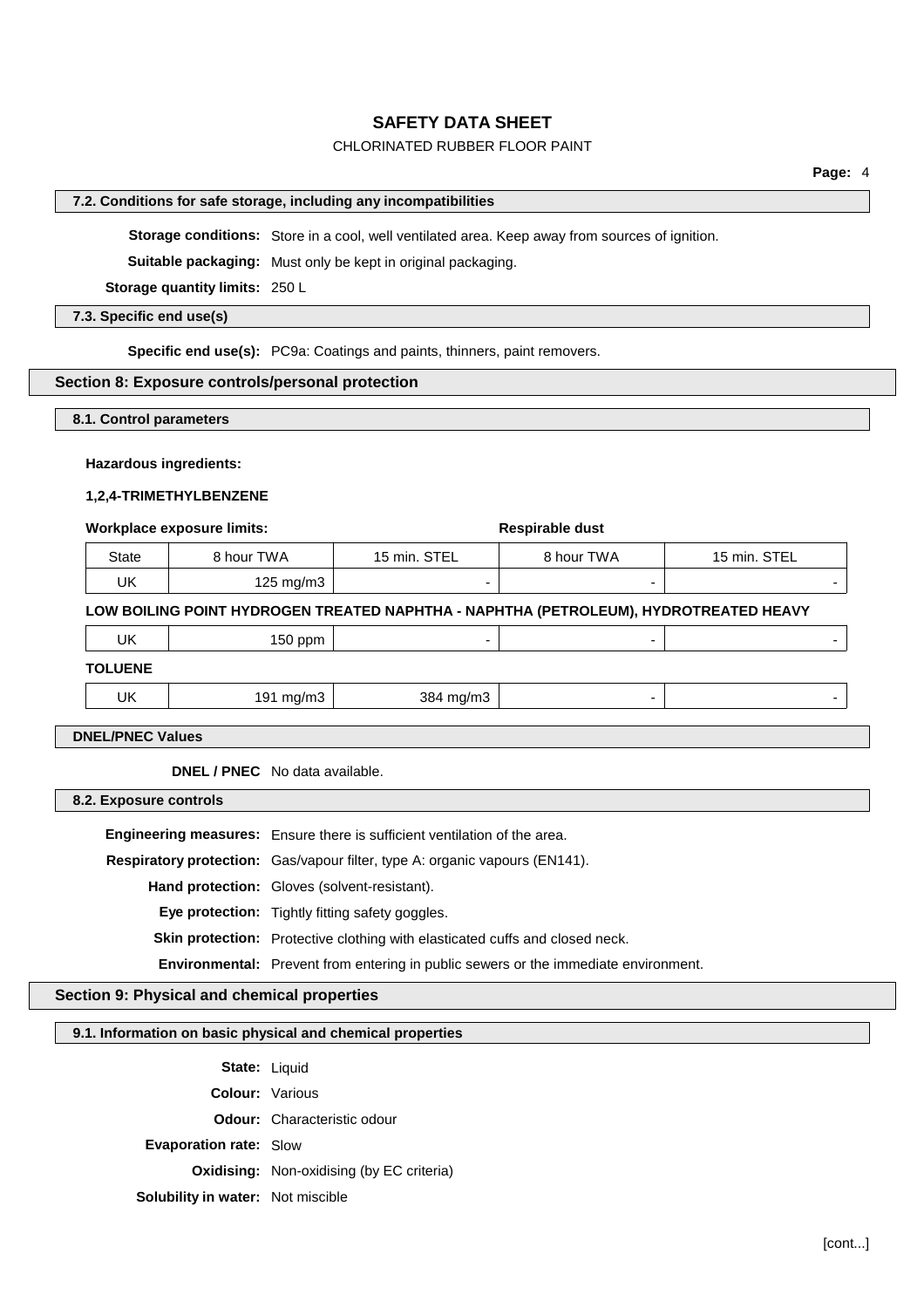# CHLORINATED RUBBER FLOOR PAINT

|                                          | Also soluble in: Most organic solvents. |                                                 |                                      |
|------------------------------------------|-----------------------------------------|-------------------------------------------------|--------------------------------------|
|                                          | <b>Viscosity: Non-viscous</b>           |                                                 |                                      |
| <b>Boiling point/range °C:</b> 162 - 181 |                                         | <b>Melting point/range °C:</b> Not applicable.  |                                      |
| <b>Flammability limits %: lower:</b> 0.8 |                                         | upper: $7.5$                                    |                                      |
| <b>Flash point C: 43</b>                 |                                         | Part.coeff. n-octanol/water: No data available. |                                      |
| Autoflammability°C: 450                  |                                         |                                                 | Vapour pressure: 0.29 kPa @ 20 deg C |
| <b>Relative density: 1.30</b>            |                                         |                                                 | <b>pH:</b> Not applicable.           |
| VOC $g/l: 550$                           |                                         |                                                 |                                      |

**9.2. Other information**

**Other information:** Not applicable.

# **Section 10: Stability and reactivity**

**10.1. Reactivity**

**Reactivity:** Stable under recommended transport or storage conditions.

**10.2. Chemical stability**

**Chemical stability:** Stable under normal conditions.

# **10.3. Possibility of hazardous reactions**

**Hazardous reactions:** Hazardous reactions will not occur under normal transport or storage conditions.

### **10.4. Conditions to avoid**

**Conditions to avoid:** Direct sunlight. Sources of ignition.

**10.5. Incompatible materials**

**Materials to avoid:** Strong acids. Strong bases. Strong oxidising agents.

# **10.6. Hazardous decomposition products**

**Haz. decomp. products:** In combustion emits toxic fumes.

## **Section 11: Toxicological information**

**11.1. Information on toxicological effects**

**Hazardous ingredients:**

### **LOW BOILING POINT NAPHTHA - UNSPECIFIED - SOLVENT NAPHTHA (PETROLEUM), LIGHT AROM.**

| ORL | $\cdot \sqrt{2}$ | LD50 -<br>$- - -$ | ждι | $\cdots$<br>m<br>- 1<br>. . |
|-----|------------------|-------------------|-----|-----------------------------|
|     |                  |                   |     |                             |

# **1,2,4-TRIMETHYLBENZENE**

| <b>IPR</b> | <b>RAT</b> | LDLO | 1752 | mg/kg |
|------------|------------|------|------|-------|
| ORL        | RAT        | LD50 | ັ    | am/ka |

**Page:** 5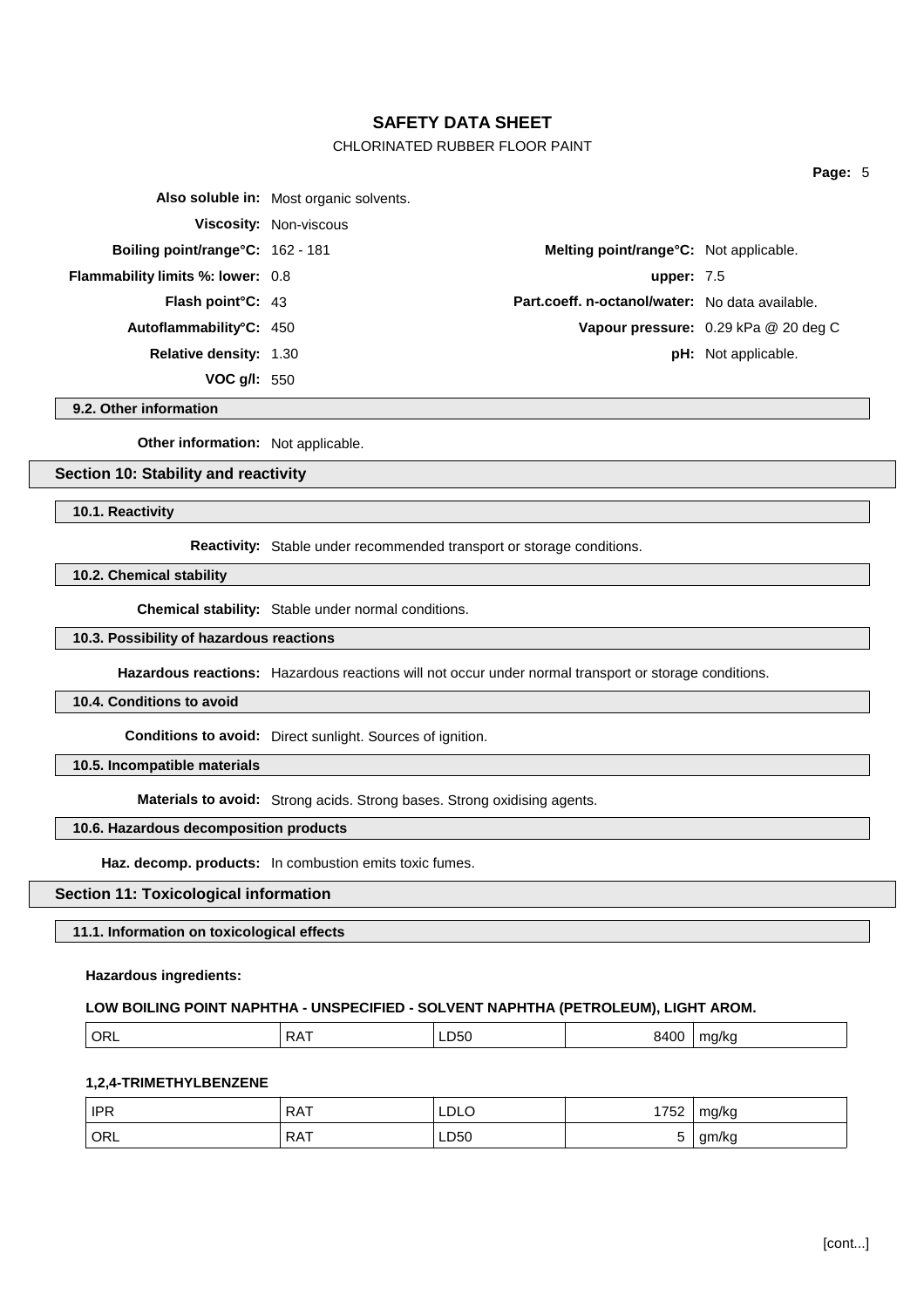# CHLORINATED RUBBER FLOOR PAINT

**Page:** 6

## **LOW BOILING POINT HYDROGEN TREATED NAPHTHA - NAPHTHA (PETROLEUM), HYDROTREATED HEAVY**

| <b>DERMAL</b>  | <b>RBT</b> | LD50    | >5000 | mg/kg |
|----------------|------------|---------|-------|-------|
| ' ORAL         | <b>RAT</b> | LD50    | >5000 | mg/kg |
| <b>VAPOURS</b> | RAT        | 4H LC50 | >5000 | mq/l  |

# **TOLUENE**

| <b>IVN</b> | RAT        | LD50 | 1960     | mg/kg |
|------------|------------|------|----------|-------|
| ORL        | <b>MUS</b> | LD50 | <u>_</u> | gm/kg |
| ORL        | RAT        | LD50 | 6900     | mg/kg |

## **Relevant hazards for substance:**

| Hazard                        | Route      | Basis                 |
|-------------------------------|------------|-----------------------|
| Skin corrosion/irritation     | DRM        | Hazardous: calculated |
| Serious eye damage/irritation | OPT        | Hazardous: calculated |
| STOT-single exposure          | <b>INH</b> | Hazardous: calculated |
| Aspiration hazard             |            | Hazardous: calculated |

### **Symptoms / routes of exposure**

**Skin contact:** There may be irritation and redness at the site of contact.

**Eye contact:** There may be irritation and pain.

**Ingestion:** Nausea and stomach pain may occur.

**Inhalation:** There may be a feeling of tightness in the chest with shortness of breath.

**Delayed / immediate effects:** Immediate effects can be expected after short-term exposure.

**Other information:** Not applicable.

## **Section 12: Ecological information**

**12.1. Toxicity**

**Ecotoxicity values:** No data available.

**12.2. Persistence and degradability**

**Persistence and degradability:** No data available.

**12.3. Bioaccumulative potential**

**Bioaccumulative potential:** No data available.

**12.4. Mobility in soil**

**Mobility:** No data available.

# **12.5. Results of PBT and vPvB assessment**

**PBT identification:** This product is not identified as a PBT/vPvB substance.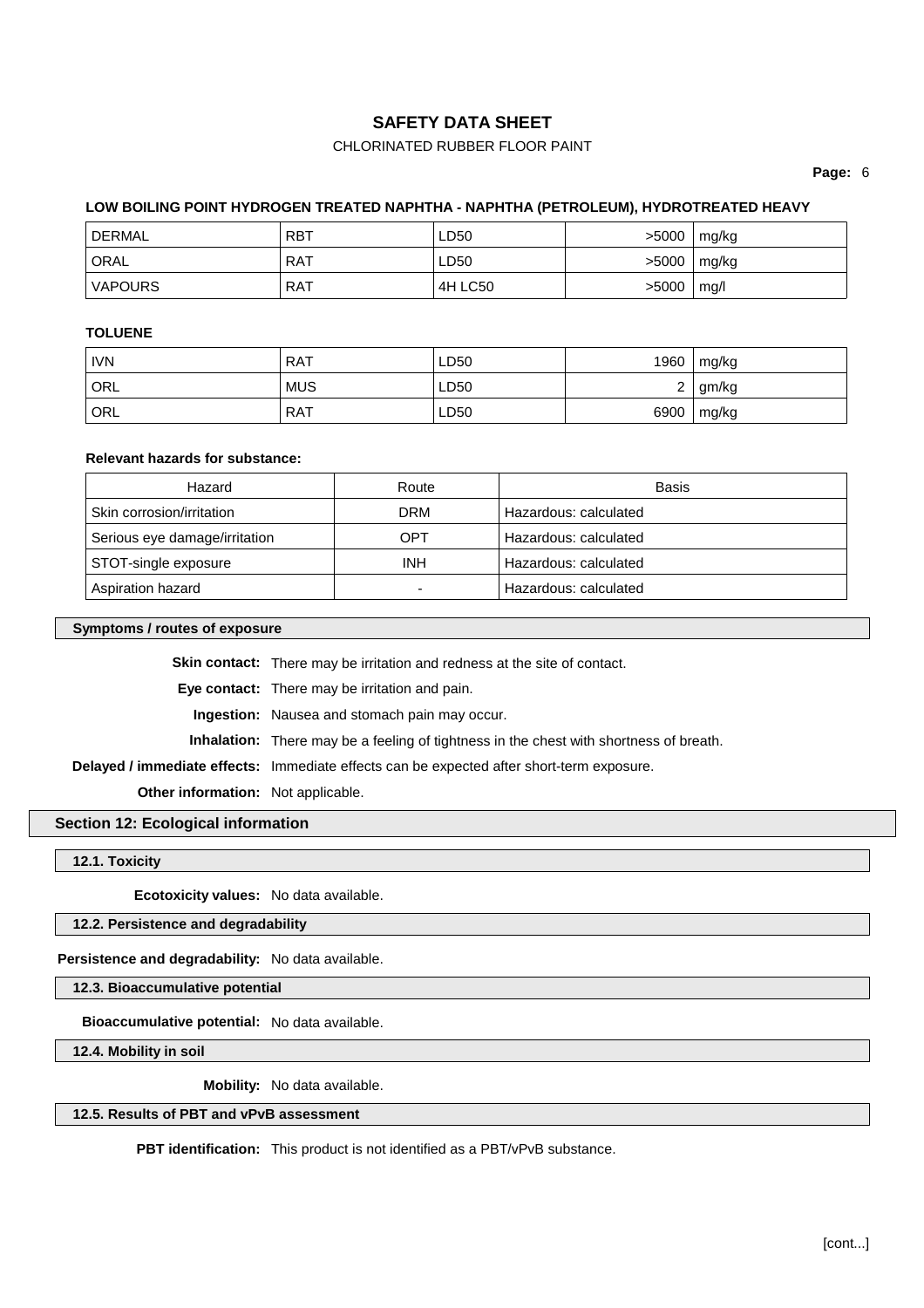# CHLORINATED RUBBER FLOOR PAINT

## **12.6. Other adverse effects**

**Other adverse effects:** No data available.

# **Section 13: Disposal considerations**

### **13.1. Waste treatment methods**

| <b>Disposal operations:</b> Transfer to a suitable container and arrange for collection by specialised disposal |  |  |
|-----------------------------------------------------------------------------------------------------------------|--|--|
| company.                                                                                                        |  |  |
| <b>Recovery operations:</b> Solvent reclamation/regeneration.                                                   |  |  |
| Waste code number: 08 01 11                                                                                     |  |  |
| <b>Disposal of packaging:</b> Retain for recovery.                                                              |  |  |
| <b>NB:</b> The user's attention is drawn to the possible existence of regional or national                      |  |  |
|                                                                                                                 |  |  |

regulations regarding disposal.

# **Section 14: Transport information**

**14.1. UN number**

**UN number:** UN1263

## **14.2. UN proper shipping name**

**Shipping name:** PAINT

**14.3. Transport hazard class(es)**

**Transport class:** 3

**14.4. Packing group**

**Packing group:** III

### **14.5. Environmental hazards**

**Environmentally hazardous:** Yes **Marine Marine pollutant:** No

## **14.6. Special precautions for user**

**Tunnel code:** D/E

**Transport category:** 3

## **Section 15: Regulatory information**

**15.1. Safety, health and environmental regulations/legislation specific for the substance or mixture**

**Specific regulations:** Not applicable.

**15.2. Chemical Safety Assessment**

**Chemical safety assessment:** A chemical safety assessment has not been carried out for the substance or the mixture by the supplier.

### **Section 16: Other information**